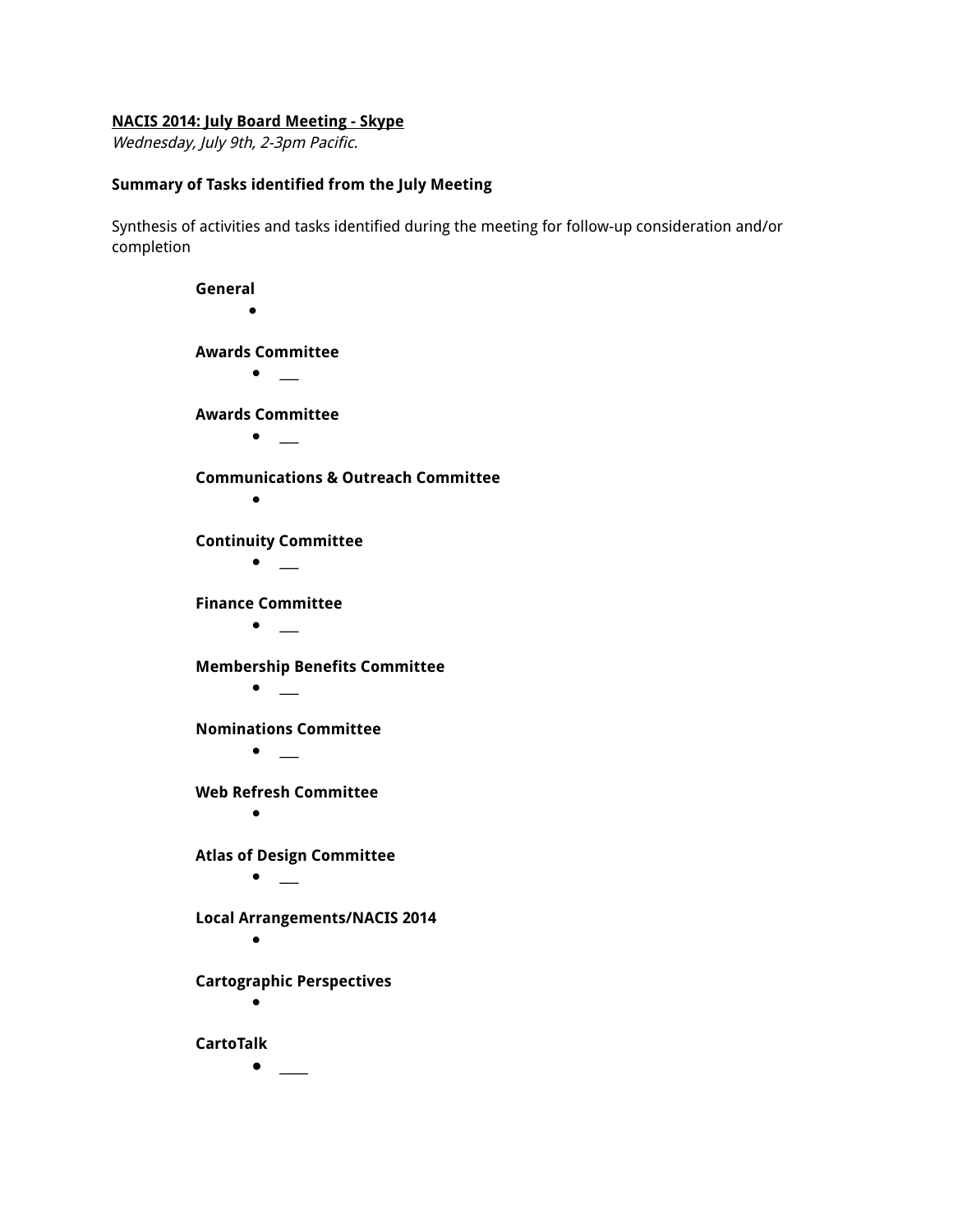## **Board Composition:**

#### **Executive Leadership**

Lou Cross | Executive Director-Annual Meeting Operators (will step down 10/2014) Tanya Buckingham | Executive Director-Annual Meeting Operations (term expires 1/2016) Susan Peschel | Business Operations (untermed) Daniel Huffman | Executive Director-Operations (term expires 1/2019)

## **Officers**

Neil Allen | Past President (term expires 10/2014) Nathaniel Kelso | President (term expires 10/2014) Alex Tait | Vice President & Program Chair Pittsburgh (term expires 10/2014) Amy Griffin | VP-Elect (term expires 10/2014) Jenny Marie Johnson | Treasurer (term expires 10/2014) Eliana Macdonald | Secretary (term expires 10/2015)

## **Board of Directors (returning)**

Martha Bostwick (term expires 10/2014)(regrets) Leo Dillon (term expires 10/2014) Alethea Steingisser (term expires 10/2014)

## **Board of Directors (newly elected)**

Elaine Guidero | Student Board Member (term expires 10/2014) (regrets) Mamata Akella (term expires 10/2015) Maggie Smith (term expires 10/2015) Andy Woodruff (term expires 10/2015)

## **Ex-officio Members**

Patrick Kennelly | Editor of Cartographic Perspectives Hans van der Maarel | Editor of CartoTalk (regrets)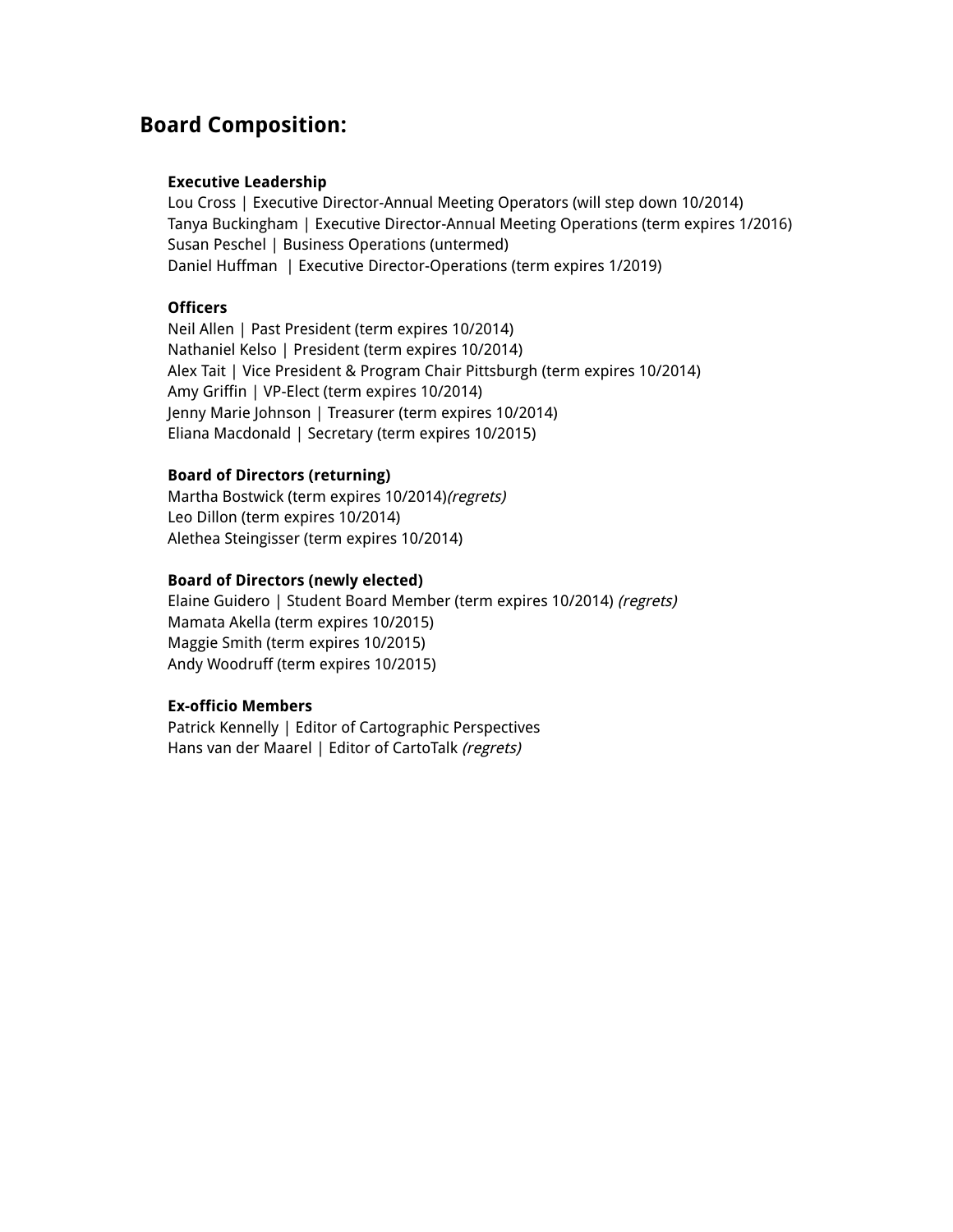## **Meeting opened at 2:13pm Pacific**

- Minutes Recorded by Eliana Macdonald
- Agenda

## **Welcome | Alex**

## **NACIS 2014 Finances | Susan and Jenny**

- JMJ: everything looking good, happy to say that we look at how we're anticipated, no gross overages, so just kinda pushing onto and thru the conference, and seeing what happens with nacis.org
- AT: pretty good with pittsburgh attendees, NVK will chair initial board meeting

## **Nominations | Neil**

- who he has already slated: VP elect: Anthony Robinson (president in 2017, 4 additional board members, Leo and Alethea as incumbents, not sure how many we want, seems like enough. Other than that, Lauren Tierney, University of Oregon, running unopposed as student board member. Have bios for everyone. Need to figure out digital ballot.
- AT:how does the ballot go out?
- NVK: Tanya or Lou?
- Neil: Treasurer: Jenny for another two year stint, agreed in Greenville.
- Peter's done this in the past, not sure if new system is ready to deliver this. If not, then we go back to Peter.
- We need to post candidate list 60 days in advance of ABM, open ballot 30 days before that meeting
- Target august 1st and sept 1st, where we need to be.
- Alex will work with Nathaniel on this later this week.

## **Membership Benefits Committee | Mamata**

- list of action items from committee board meeting. what we've done:
	- Tanya and Maggie were at SOTM had brought NACIS
	- Handed out some NACIS pamphlets to meetup participants
	- Board members took pamphlets
	- Tanya and daniel have been prototyping physical buttons, need to continue conversation
	- Maggie got awesome discount on NatGeo: 40% off map products for NACIS members
	- Contacted Riley Peake at ESRI. They don't have discount policy for organizations. Will bring 30 ESRI swag items to conf, put Riley in touch with Leo and Martha so they can continue conversation about how to distribute at conference
	- In progress: Alamo rental car discount. unlimited mileage, up to 10% off. Update to follow.
	- Will look into other discounts.
	- Ideas for t-shirts and pricing them out. Got quotes. Need to ask board for money, will dig deeper into exact amounts. 96 shirts for men and women. 1 colour: \$6.55/shirt, 2 \$6.86/shirt. \$660 for all 96.
	- Still discussing: make available to pre-order t-shirt for conference.
	- $\circ$  In addition to t-shirts, have stickers? \$210 for 500 stickers. Good quality stickers, durable.
	- $\circ$  Tanya and MA are going to break down the membership dues, put into write up on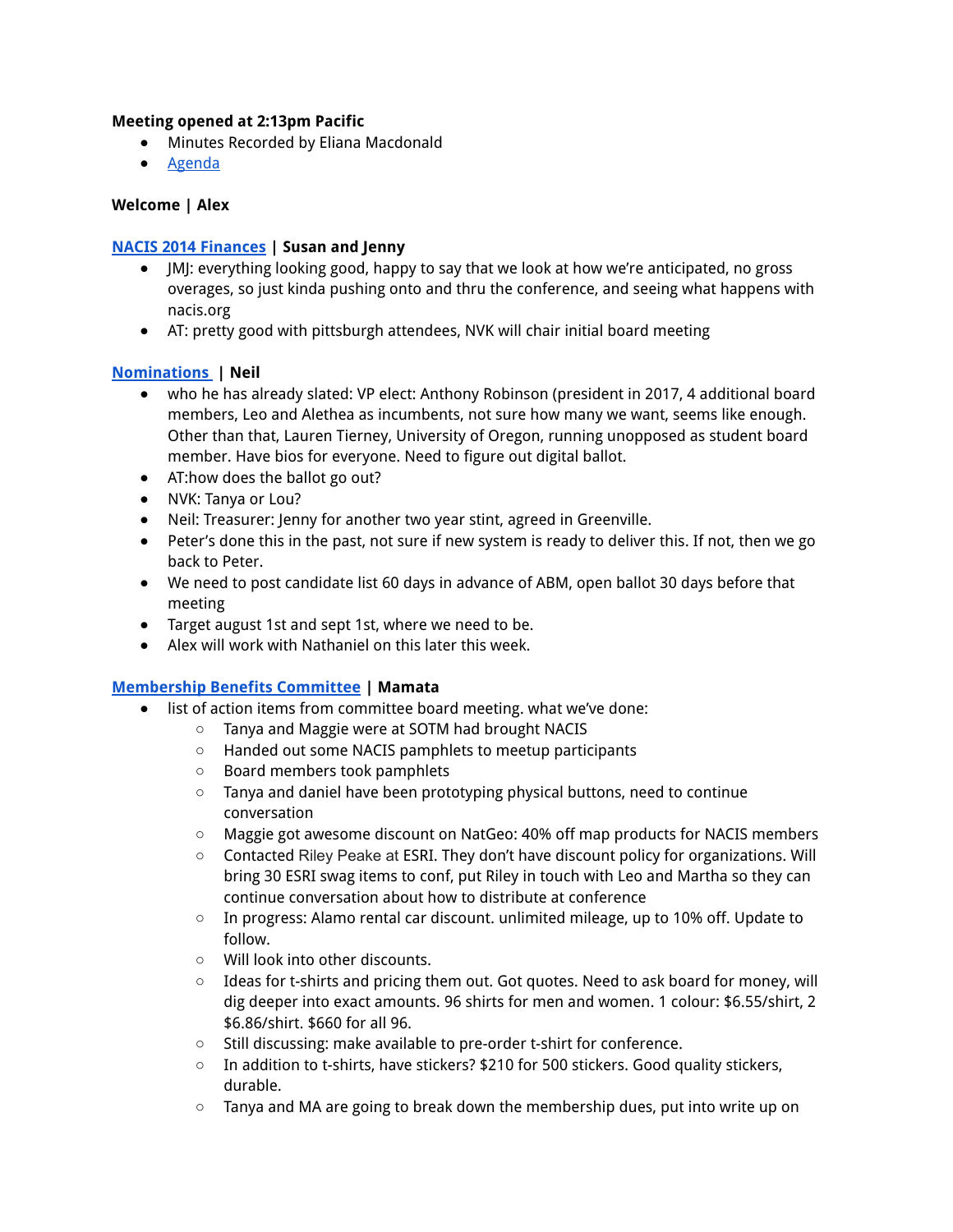website. feedback on what's on the website.

- Ideas for increasing diversity at conference? Tanya to organize a birds of a feather at SOTM.
- Alex: need to get the things for the annual meeting ready and in order. Will you be able to put a proposal together for the t-shirts?
- MA: yes, can put together a proposal
- Comments about whether this goes into reg form? Need to make decisions about that quickly. Design looks very close to what Alex has for conference.
- Leo: would be helpful to put on reg form, need to get \$ authorized, need to order, sizes, consider a two colour. Profits: student travel budget? Immediately: need board approval for funds.
- AT: need motion
- Mamata: ideas about stickers? pay? or badges?
- Leo: what about a thousand for both?
- $\bullet$  Mamata: min # is 210.
- AT: go for the 500, we don't need board approval, already in budget.
- Mamata: good to know there's padding.
- AT: add Susan to small group to approving t-shirts and stickers.
- MA: need help figuring out sizes, the small group that's thinking about this.
- Leo: what to do with profit? Go to student travel?
- AT: I think that's fine, tie up details in small group. Travel grants sound fine.

## **Spring Board Meeting minutes:**

- Any comments on minutes? Still some gaps?
- Eliana: would like to hold off on approval until people review still some questions.
- NVK: lots of good content, let's wait on approving them until our next call, or doodle poll. Couple different people recorded these minutes, still needs one voice.

## **Cartographic Perspectives | Pat**

- CP75 has come out. First American Printing version. Very happy with it. CP 76 currently in the works. CP77 guest issue with Anthony Robinson and Rob Roth.
- Nick Purdue was the winner of the student paper award. Will be announced to general membership at conference, but Nick will be told beforehand so that he can attend. Nick will be attending the conference this Oct so we can award him a cheque there. Board: please do not publicise Nick's award yet.
- Talked about DOI on articles. Because we have open journal system, they all have it. Doc Ob Identifier, can always find the article even in URL goes defunct. On website now.
- NVK: thanks to Pat for spearheading CP, the support your institution gives you is valued by the society.
- Pat: Pleasure to serve

## **Atlas of Design | Daniel**

- Sold out of first edition. Have dozen copies as reserve stock (special occasions, VIPs, first printings, etc.)
- Total excess revenue from last few years is ~\$12,000, good momentum on the 2nd one. Copy editing of text, roundup material from contributors. Launch pre-sale next month, so we know how many people.
- NVK: New nacis.org or old FREAC system for new 2nd edition sales?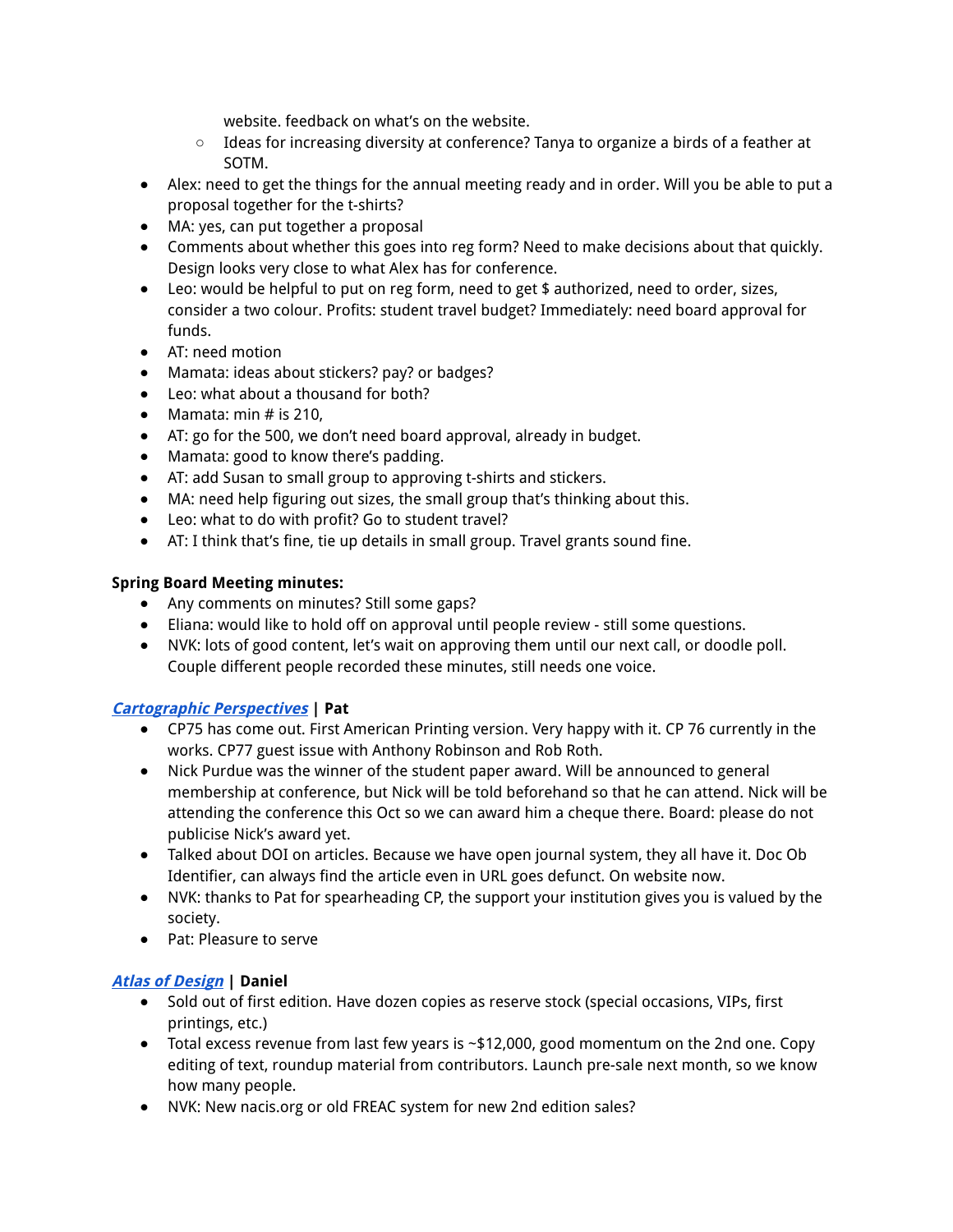- D: new please?
- NVK: have talked to contractor, looked at Admin to see if any problems?
- D: nope, not yet.
- NVK: new site ready to go live soon
- D: prelim layout of 2nd edition this week or the next after. Have decisions before numbers can be finalized.
- NVK: Updated numbers
- D: will let you know if things come up that need to be discussed. 21% of copies went to non-Canada/US countries.
- NVK: language?
- D: Call for Participation was translated, maybe other marketing out in other languages (on website only). Translating book would be very expensive.
- NVK: Lou was asking if website was being translated?
- D: nope (only the call for participation).

## **Web Refresh | Nathaniel**

- NVK: tools down while things busy at NVK's work, contractor had other projects to work on. They've picked back up the final tasks. Completed all core functionality. Documented how to use the site, have sent out manual. Small details: speed of site, publically launching as new nacis.org, final payment system seems to sorted (Stripe.com), new members at existing nacis.org on FREAC server need to be pulled over to new site's server. Lots of rough edges on the beta site still, please browse around it and ideally tell NVK how to fix it, not just identify problem. At the end of this month, will go live, and will include annual meeting registration and pre-orders for AoD. All pieces are in place. Questions?
- Alethea: think it looks fantastic, great job carrying it through. What help to do you need? Copy and artwork?
- NVK: artwork that needs to be integrated, sign up for github if you want new. Lou if you want to help, we'd love it now.
- One caveat: Improvements to sister sites (CP, cartotalk) for syncing passwords, etc. was dropped to instead focus on Stripe payment system, back end tools, and automatic membership dues renewal. Now option to auto-renew, will gain some stability in membership. At least we know there will be more stability around that.
- Balloting... right now that is not implemented. Recommendation for this year: we use the FREAC system. Probably engage with Peter to re-implement the system in the new environment. Don't know if we need to vote on that. Peter already has some \$ allocated to him, need to find out details.
- NVK: Tanya will talk to Peter.

## **CartoTalk | Hans via Nathaniel**

● no update from Hans.

## **Communications & Outreach | Daniel**

● can hold off for now.

## **Awards Committee | Leo**

- nothing that can't wait.
- Haven't heard anything from Martha lately.
- NVK will follow up with Martha.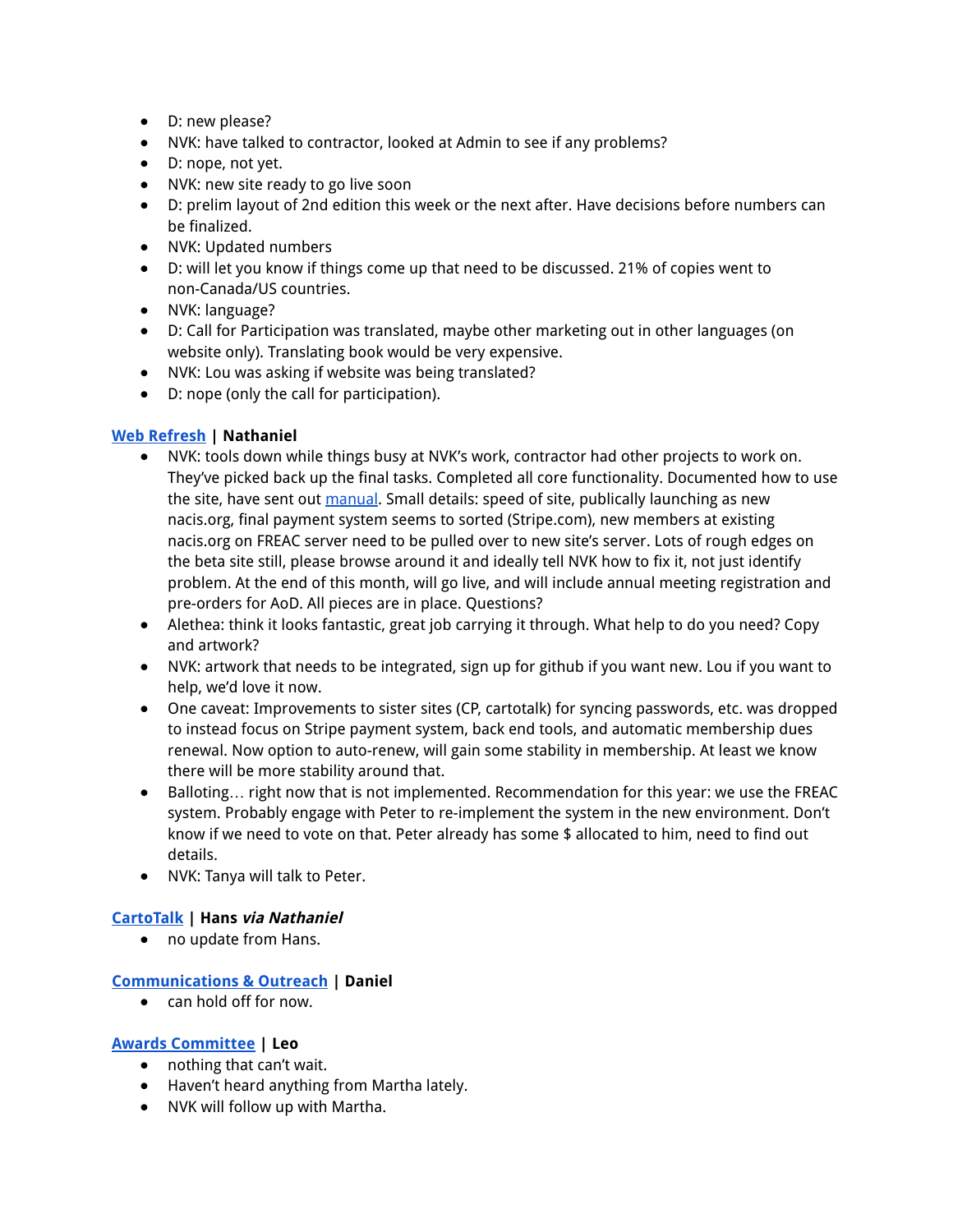## **Pittsburgh Program | Alex**

- Wrapped up participation and submission of abstracts in middle of June. Presentation stats: 91 for main program, people wanted to get in late, have waiting list. Full schedule.
- Amy and AT back, have sessions roughed out, but not schedule, will work out over next week. Have something for people to look at early next week. get that out, registration our priority, after will be schedule.
- NACIS Night Out: have venue and price. Will work with Caitlin Scopel to get band to make exciting.
- Susan: Penguins home game on thurs. Game starts at 7. Blue Line Grill will honour contract. We can delay our start to 7 or 7:30. We will wait patiently for the crowds to clear. Kitchen will have a bit of time to recover. No one has asked people about band, need specifics. No one has said how much it will cost. that will need to be articulated to Blue Line Grill. Need specifics around musicians and how much room they'll need, and if Katy thinks they have room. Reg form says 6:30, need to change (NVK to update).
- AT: first thing: will they allow us to bring band in?
- Three field trips: prices, saturday. could do one, two or all three. Warhol, Walking and Whiskey. Great line up. Nathaniel, do you have descriptions?
- NVK: need names and descriptions. Key part missing is paid workshops and descriptions for those.
- AT: will get you those this week. Have four half day workshops.
- NVK: you have confirmed the space for two rooms all day. NVK, AT, Amy and Susan need to talk staffing Saturdays, let's discussion in person in Pittsburgh.
- AT: need to talk about AV for the whole conf.
- NVK: next big task is the AV order.
- AT: promotion. Set up schedule with NACIS emails. One to participants, ask for confirmation they're still doing it. Third one to entire NACIS membership to invite their friends.
- Coordinate with social media? fb, twitter, wired.
- EM: want forwardable email.
- AT: yep, will do that. Prepping something to out to other carto groups.
- NVK: also paired up to other mapping org, are you sending out email to their membership?
- AT: yes, i need to do that, on list to coordinate with Autocarto, will get in touch with Dan Cole. Daniel, you're in charge of social media.
- Daniel: yes, have a team, and delegate things. Have NACIS twitter handle now.
- AT: will come up with my version of social media plan. Get input on it, implement phase by phase.
- AT: reg form is required now.
- Susan: have specific questions, will ask after?
- NVK: Yes, email or call me.

## **NACIS 2015 | Susan**

● Minneapolis. contract signed. Even is on Michelle's calendar, will be available to come and do as much as needed (phone call - check ). Amy has thoughts, will send sort list. Will take light rail to see what that's like.

# **Meeting Adjourned at 3:15pm Pacific**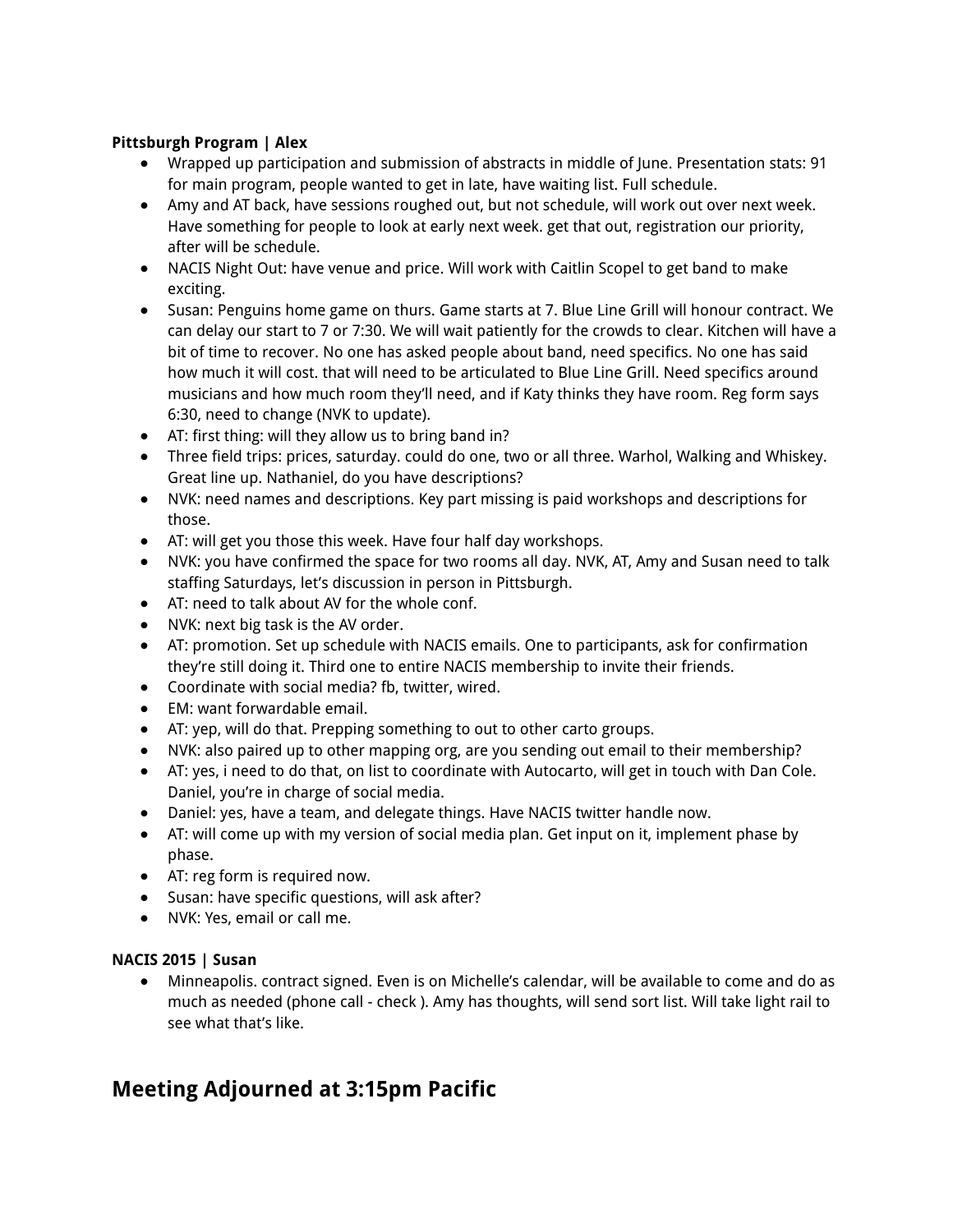#### **Skype chat:**

[2:13:14 PM] \*\*\* Alex Tait added Eliana Macdonald \*\*\* [2:13:28 PM] Lou Cross: ok [2:14:02 PM] Neil Allen: Hans is watching the World Cup no doubt. [2:14:06 PM] \*\*\* mrmunion added Tanya \*\*\* [2:14:06 PM] \*\*\* Tanya needs to update Skype to participate in this chat. Help by sending them to skype.com/updateme. Learn more about new group chat. \*\*\* [2:14:20 PM] Lou Cross: today's the day! [2:14:25 PM] Lou Cross: to run with the bulls [2:14:27 PM] Lou Cross: right? [2:14:34 PM] Lou Cross: 6-5 [2:14:53 PM] Lou Cross: Argentina is winning [2:15:38 PM] \*\*\* Tanya can now participate in this chat. \*\*\* [2:15:52 PM] \*\*\* Alex Tait added awwoodruff \*\*\* [2:16:15 PM] Lou Cross: Andy are you OK? Are you OK Andy... Smooth Criminal [2:16:50 PM] \*\*\* Lou Cross added pat.kennelly \*\*\* [2:16:55 PM] Lou Cross: I can add Pat [2:17:25 PM] \*\*\* Lou Cross added Jenny Marie Johnson \*\*\* [2:17:40 PM] Maggie Smith: I think we need elaine still: elaineguidero [2:17:52 PM] Alex Tait: Elaine is not on Skype. [2:18:02 PM] Maggie Smith: gotchya [2:18:12 PM] Jenny Marie Johnson: I'm FINALLY here!!!!! [2:18:17 PM] Tanya: Welcome! [2:18:25 PM] Lou Cross: let me know [2:18:29 PM] Lou Cross: if there are other people [2:18:30 PM] Jenny Marie Johnson: And I can hear!!! [2:18:32 PM] Lou Cross: that need to be added [2:18:42 PM] amy-griffin: Is Martha here? [2:18:43 PM] Susan Peschel: good Jenny! [2:18:49 PM] Maggie Smith: https://docs.google.com/document/d/1fLDSEdjXNTFMxJsBxbZCm0hWbgvjYru2o7RaJzXbSpE/edit [2:19:06 PM] Lou Cross: i have to leave the call no later than 6:25pm EST [2:20:21 PM] Neil Allen: https://docs.google.com/spreadsheet/ccc?key=0Ahq7T7Y5ae\_QdFBLVjRKeXlxNE12LUdaVXNMbk4wbnc&usp=drive\_web#gid=0 [2:20:40 PM] Lou Cross: Wooohoo! [2:20:43 PM] Lou Cross: that's great news [2:21:04 PM] mamataakella: hello [2:21:25 PM] Maggie Smith: welcome mamata! [2:21:42 PM] Susan Peschel: Great job Neil!!!! [2:22:19 PM] Jenny Marie Johnson: Ballet also includes Treasurer?? [2:22:31 PM] Susan Peschel: One of the many things Lou (Peter) did. [2:22:38 PM] Alex Tait: Thanks Jenny Marie!! [2:22:42 PM] Lou Cross: Peter will do the programming again [2:22:42 PM] Jenny Marie Johnson: No problem!!! Just wanted to make sure that it was on there!!!! [2:22:45 PM] Lou Cross: using the same system [2:22:47 PM] Lou Cross: if needed [2:23:01 PM] Lou Cross: right [2:23:02 PM] Lou Cross: they [2:23:05 PM] Lou Cross: have been looking into [2:23:10 PM] Lou Cross: this other interface [2:23:12 PM] Lou Cross: 30 days from [2:23:19 PM] Lou Cross: Business Meeting for voting [2:23:25 PM] Lou Cross: post the candidates list [2:23:27 PM] Lou Cross: 60 days [2:23:33 PM] Lou Cross: on the website [2:23:35 PM] Lou Cross: or via mail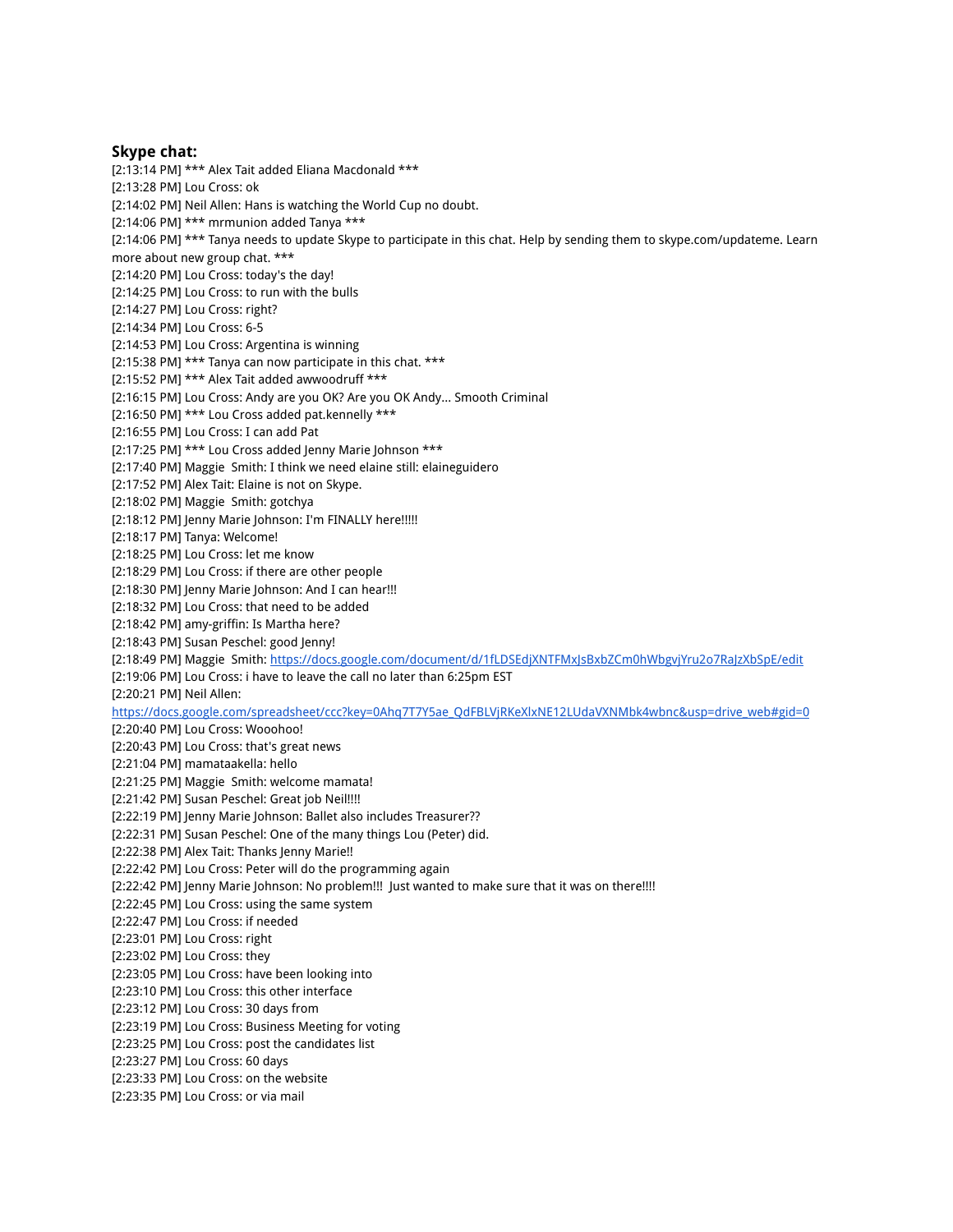[2:23:37 PM] Lou Cross: yes [2:25:58 PM] Tanya: That's awesome! [2:26:05 PM] Lou Cross: very cool [2:26:06 PM] mrmunion: Hooray! [2:26:13 PM] amy-griffin: Great! [2:27:21 PM] amy-griffin: You have been busy, Mamata! [2:32:05 PM] Tanya: Great summary, Mamata! [2:32:38 PM] mamataakella: thanks! :) [2:32:47 PM] Susan Peschel: what about t shirt design [2:34:00 PM] Tanya: pre-order [2:34:50 PM] Jenny Marie Johnson: We budgeted \$2000 in a line designated "Communications and Branding" which my notes indicate are funds to be spent "internal" to NACIS. [2:35:02 PM] Tanya: still tweaking designs but you can see the buttons that were part of the twitter campaign here, t-shirts will be similar: https://twitter.com/NACIS/status/472449180917854209/photo/1 [2:35:12 PM] Susan Peschel: I'm for preorder because logistics of selling at least at busiest time will be hard. [2:35:40 PM] Tanya: can we just give a sticker to everyone? [2:35:45 PM] Jenny Marie Johnson: Sticker should go into registration packet. [2:35:49 PM] Tanya: this would be out of the budget [2:35:50 PM] mamataakella: yeah, that's what i want to do! [2:35:54 PM] Tanya: for the conference [2:36:07 PM] Tanya: buttons, stickers would be out of the conference budget [2:36:52 PM] amy-griffin: If we roll profits into student travel grants we can put that into the form near the donation item that is already there. [2:36:58 PM] Neil Allen: Free shirts for first 100 people who register? Just looking for an incentive to get people rolling earlier rather than later. [2:37:03 PM] Tanya: it's all conference budget. and is cost recovery. [2:37:16 PM] Tanya: free t-shirts adds a problem of sizing [2:37:32 PM] Neil Allen: First 100 XL people? [2:37:33 PM] Tanya: Great idea, Amy! [2:37:43 PM] \*\*\* Lou Cross added Nathaniel \*\*\* [2:37:55 PM] Tanya: Amy, great idea to use the proceeds for travel grants for students! [2:38:16 PM] amy-griffin: Leo's idea, not mine! [2:38:28 PM] Tanya: Great idea! [2:38:53 PM] Nathaniel: sorry I'm late [2:39:00 PM] Tanya: welcome! [2:39:43 PM] Susan Peschel: yes [2:39:46 PM] Maggie Smith: yep [2:39:48 PM] amy-griffin: Yes [2:39:51 PM] pat.kennelly: Yes [2:40:22 PM] Maggie Smith: https://docs.google.com/document/d/1ilgS9RRrc1UetDXohiWfDtw0vvLLCInyJEYyf7LmwGY/edit [2:41:20 PM] Jenny Marie Johnson: For t-shirt order sizes, there are a number of places on the web that seem to have suggestions on distribution of sizes. [2:41:31 PM] mamataakella: oh, ok! cool [2:41:35 PM] mamataakella: good to know [2:42:18 PM] mrmunion: Someone is loudly typing. Having trouble hearing Pat. [2:42:42 PM] amy-griffin: Please mute your mic if you're not typing [2:42:50 PM] amy-griffin: Talking! [2:44:16 PM] pat.kennelly: Yay [2:44:17 PM] Nathaniel: excellent! [2:44:48 PM] Neil Allen: Don't forget to keep a couple for archival purposes. [2:44:58 PM] Lou Cross: :) [2:45:07 PM] pat.kennelly: Cha-ching! [2:45:17 PM] Tanya: we were all nervous! ;) [2:46:42 PM] Susan Peschel: We have at least one here for archival purposes. [2:47:46 PM] amy-griffin: Thanks for your work on this Daniel! [2:47:56 PM] Nathaniel: wow! [2:48:00 PM] amy-griffin: Cool!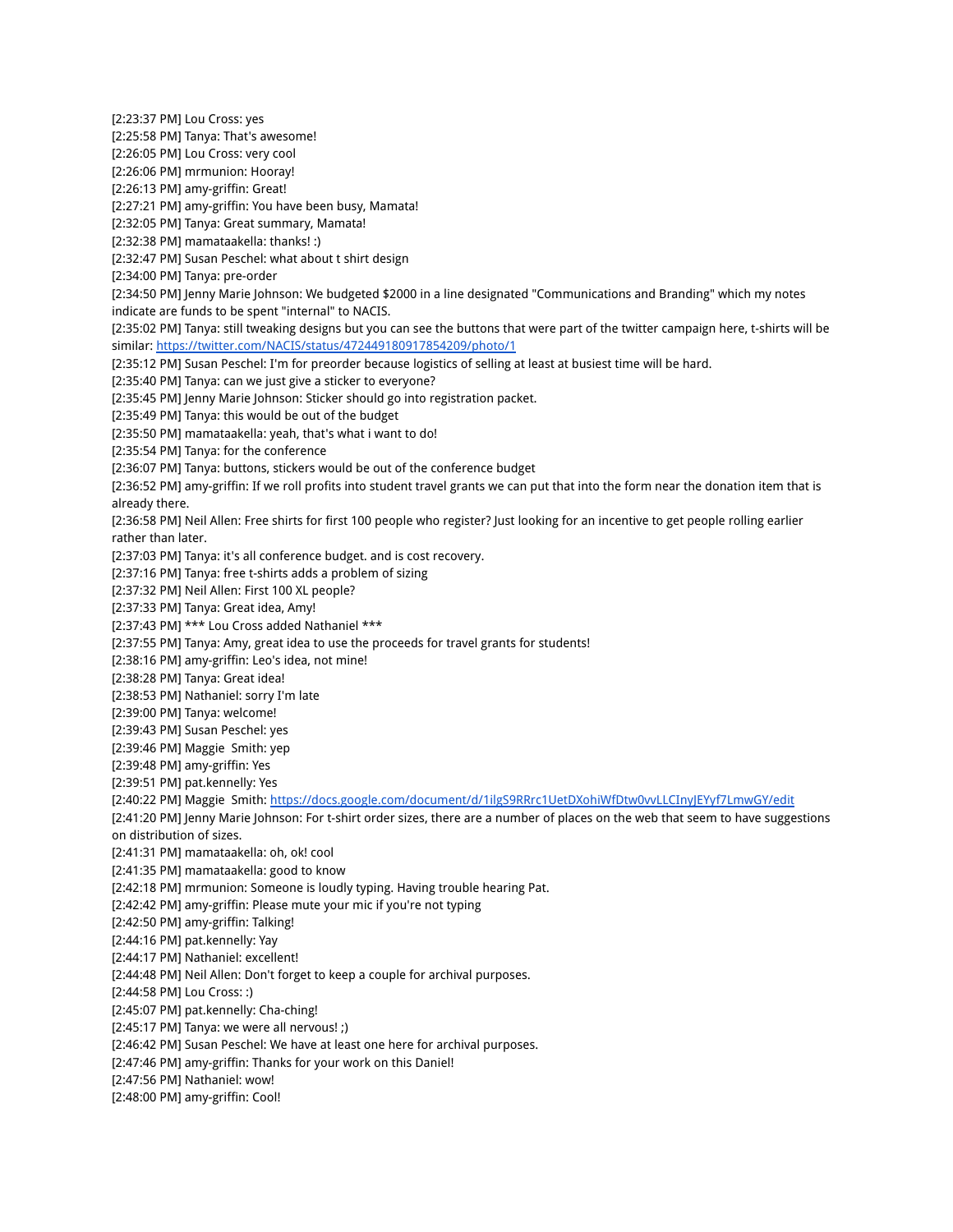[2:48:06 PM] Lou Cross: In Ter Nat Shunal [2:48:48 PM] Lou Cross: what about the website/blog [2:49:00 PM] Lou Cross: to have multiple languages [2:49:59 PM] Lou Cross: IT IS A HUGE THING>>> IT IS AN ATLAS OF DESIGN II [2:52:45 PM] Neil Allen: What about balloting? Is the new site ready for it? [2:53:16 PM] Lou Cross: it's AWESOME. [2:53:17 PM] Susan Peschel: Yes, looks great! [2:54:04 PM] Lou Cross: uhhhh [2:54:15 PM] Lou Cross: help migrate [2:54:21 PM] Lou Cross: art/content? [2:54:37 PM] Lou Cross: MUTE [2:54:39 PM] Lou Cross: IF [2:54:40 PM] Lou Cross: YOU [2:54:41 PM] Lou Cross: ARE [2:54:43 PM] Lou Cross: NOT [2:54:44 PM] Lou Cross: TALKING [2:54:47 PM] Lou Cross: PLEASE [2:55:32 PM] Susan Peschel: We are having steady stream of renewals and new memberships...a few every day it seems and a lot of new people. [2:55:50 PM] Tanya: I can take care of this [2:56:18 PM] Susan Peschel: We are WAY ahead of schedule for that, so it can be done at almost any time and then be ready to go for August 1 and Sept 1 deadlines. [2:56:24 PM] Tanya: yes [2:56:31 PM] Tanya: I will talk to peter [2:56:50 PM] Neil Allen: Thanks Tanya. Just let me know when you need the content for the ballot. [2:57:12 PM] Tanya: nope [2:57:16 PM] Tanya: next call [2:57:59 PM] Susan Peschel: I have a few specific questions about Pittsburgh conf but if Alex, Tanya, NVK can stay on after this I can ask those questions then. [2:58:07 PM] amy-griffin: Deadlines are soon [2:58:45 PM] Lou Cross: field trips [2:58:56 PM] Lou Cross: info from Tanya (she had to go) [2:58:57 PM] Lou Cross: assuming 12 people Warhol workshop 10-1p (\$35) Walking tour 2-4p (\$20) Wigle Whiskey 6:30p (\$60) [2:59:13 PM] Lou Cross: e-mail from July 2 is still valid [2:59:47 PM] Neil Allen: Likewsie on program planning. There appears to always be gaps. [3:00:05 PM] Nathaniel: https://www.nacis.dreamhosters.com/events/annual-meeting-2014/ [3:00:28 PM] Nathaniel: Form still needs some descriptive text and workshop names and descriptions. [3:00:50 PM] Lou Cross: do they serve alcohol? [3:01:35 PM] Maggie Smith: everyone, sorry but I have to leave the office tonight at 6pm EST sharp! [3:01:43 PM] Maggie Smith: signing off, and will talk to some of you soon [3:01:54 PM] mrmunion: Bye! [3:01:58 PM] Lou Cross: buh bye [3:02:05 PM] Maggie Smith: ciao! [3:05:42 PM] Susan Peschel: yes, rooms on hold for workshops [3:05:51 PM] Susan Peschel: It was non existant! [3:06:04 PM] Neil Allen: Ultimately the program chairs responsibility. [3:06:12 PM] Susan Peschel: Bad hotel...we got fee returned [3:08:41 PM] mrmunion: For social media, just drop me an email and I can loop in Katie Kowalsky, a very media-savvy undergrad here who is handling Twitter/Facebook for us. [3:10:41 PM] Neil Allen: Susan and I are on top of the badges. I have them designed. She has proven they will print OK. [3:10:57 PM] mrmunion: Tanya has left the room. [3:11:49 PM] Lou Cross: I have to go in a few mins... [3:12:11 PM] mrmunion: Will do! [3:12:13 PM] Neil Allen: Take care...